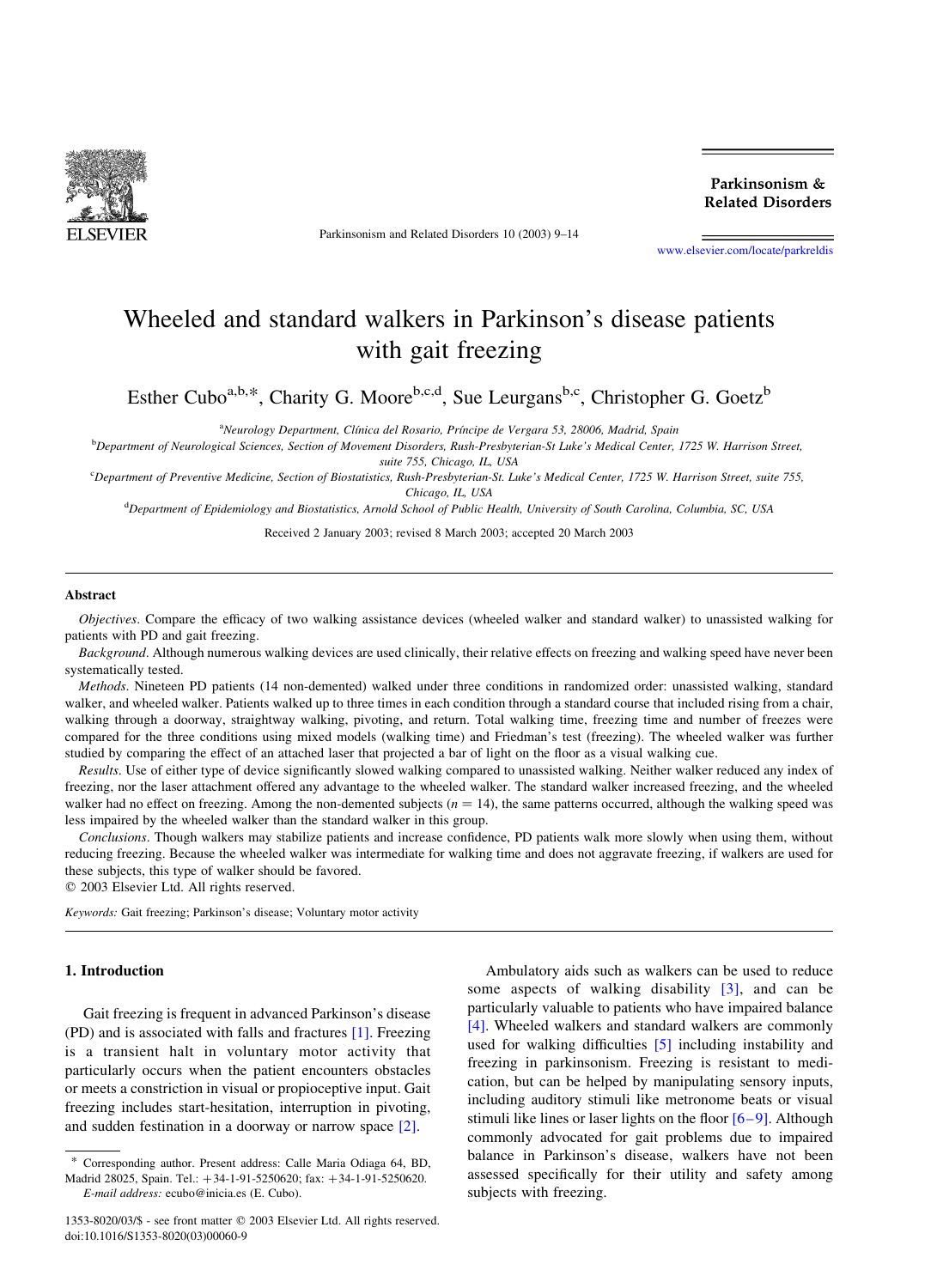The purpose of our study was to compare the efficacy of two walking devices, wheeled and standard walkers, to unassisted walking in patients with PD and gait freezing. We were particularly motivated to conduct this study, because so many patients in our practice used walkers that were self-prescribed. Because a number of studies have found that there is an increased dependence on visual cueing for control of motor activity in PD  $[10-12]$ , we further determined whether a laser light attached to the wheeled walker improved freezing. In recognition that dementia can coexist with motor impairment in PD, we included both demented and non-demented subjects. These objective data can serve as the basis for practical guidelines to physicians on the utility of prescribing standard or wheeled walkers with visual cues, for PD patients with gait freezing. We elected to study patients with PD with 'on' freezing because their freezing does not adequately respond to other therapeutic manipulations.

#### 2. Methodology

## 2.1. Subjects and definitions

Consecutive PD ambulatory outpatients in a university center for movement disorders with 'on' freezing episodes after taking their regular PD medications were invited to participate in the study. PD was defined by the presence of at least two of the four cardinal features (bradykinesia, tremor, rigidity, and postural reflex abnormality) without evidence of other forms of parkinsonism. Gait freezing was defined as sudden episodes of immobility at the start or in the midst of walking or turning. A freezing episode was measured from the time a patient's gait stopped or hesitated until the next full step. All patients were evaluated in the middle of their levodopa dose cycle at maximal mobility ('on'). All patients signed informed consent before participation.

## 2.2. Experimental procedure

Freezing was evaluated using a standardized 60-feet walking course. The patient arose from a chair, walked through a doorway, down a hallway, turned, walked through the doorway again and sat down. This walking course was designed to reproduce conditions that increase freezing. Because we were concerned that a walking device could aggravate freezing and increase falls, we conducted the study exclusively in an outpatient setting under direct medical supervision.

Three primary walking conditions were evaluated: unassisted walking, walking with the standard walker, and walking with the wheeled walker (the combined analysis for the wheeled walker combined all settings under the wheeled condition not just the one without the laser). The wheeled walker condition was further analyzed in three settings: the walker used alone, with a laser beam turned on throughout the trial, and with a laser beam activated by the patient when freezing occurred. The five conditions were performed in random order. Depending on individual patient stamina, we evaluated one, two or three trials of unassisted walking and walking with both types of walkers with/without the laser. Prior to timed trials, patients familiarized themselves with the walking course, and were properly trained with the use of the walkers and the laser by the first investigator (EC). The standard walker consisted of a lightweight metal fourlegged support apparatus with adjustable height. To use the walker, patients had to pick it up and set it down sequentially with each step. The floor contacts were rubber tipped without wheels. The wheeled walker consisted of a four-wheel walker with locking loop brakes and a laser beam attached to a bottom. The wheels permitted patients to advance the walker without having to pick it up or set it down on the floor. The laser cue was a color light band projected onto the floor perpendicular to the walker. The laser could be turned on or off by the patient through a switch attached to the top of the walker. For the two laser conditions, the patients were instructed to use the laser beam as a visual aid and to step over it. All patients were videotaped by the primary investigator (EC). A second investigator otherwise unrelated to the study (CGG) rated freezing based on the videotape recordings.

On the day of testing, we also rated patients using the motor section of the Unified Parkinson's Disease Rating Scale (UPDRSm) and Hoehn and Yahr stage (HY) [\[13\]](#page-5-0). We performed the Mini-Mental Status Examination (MMSE) [\[14\]](#page-5-0) and categorized patients as demented if they met the clinical criteria of DSM-IV [\[15\]](#page-5-0) and if their MMSE was 23 or less.

#### 2.3. Outcome measures and statistical analysis

Four outcomes were compared across the walking conditions: (1) walking time, (2) freezing time, (3) number of freezes, (4) mean duration of freezes. Walking time was defined as total trial time minus the total freezing time. The average freezing time and number of freezes were calculated (across trials) for each subject under each condition. Mean duration of freezes was calculated by dividing the total freezing time by the number of freezes. If no freezing occurred, the mean duration of freezes was taken to be 0.

The natural logarithmic transformation was applied to the walking time and then compared across conditions using mixed models. These models accounted for correlations among observations from the same subject. We additionally controlled for trial number and total number of freezes in these models [\[16\].](#page-5-0) These results are presented transformed back into the original scale as geometric means plus-orminus standard errors.

All freezing outcomes were compared across conditions using Friedman's test and  $\alpha = 0.05$ . Follow-up tests performing multiple comparisons of pairs of conditions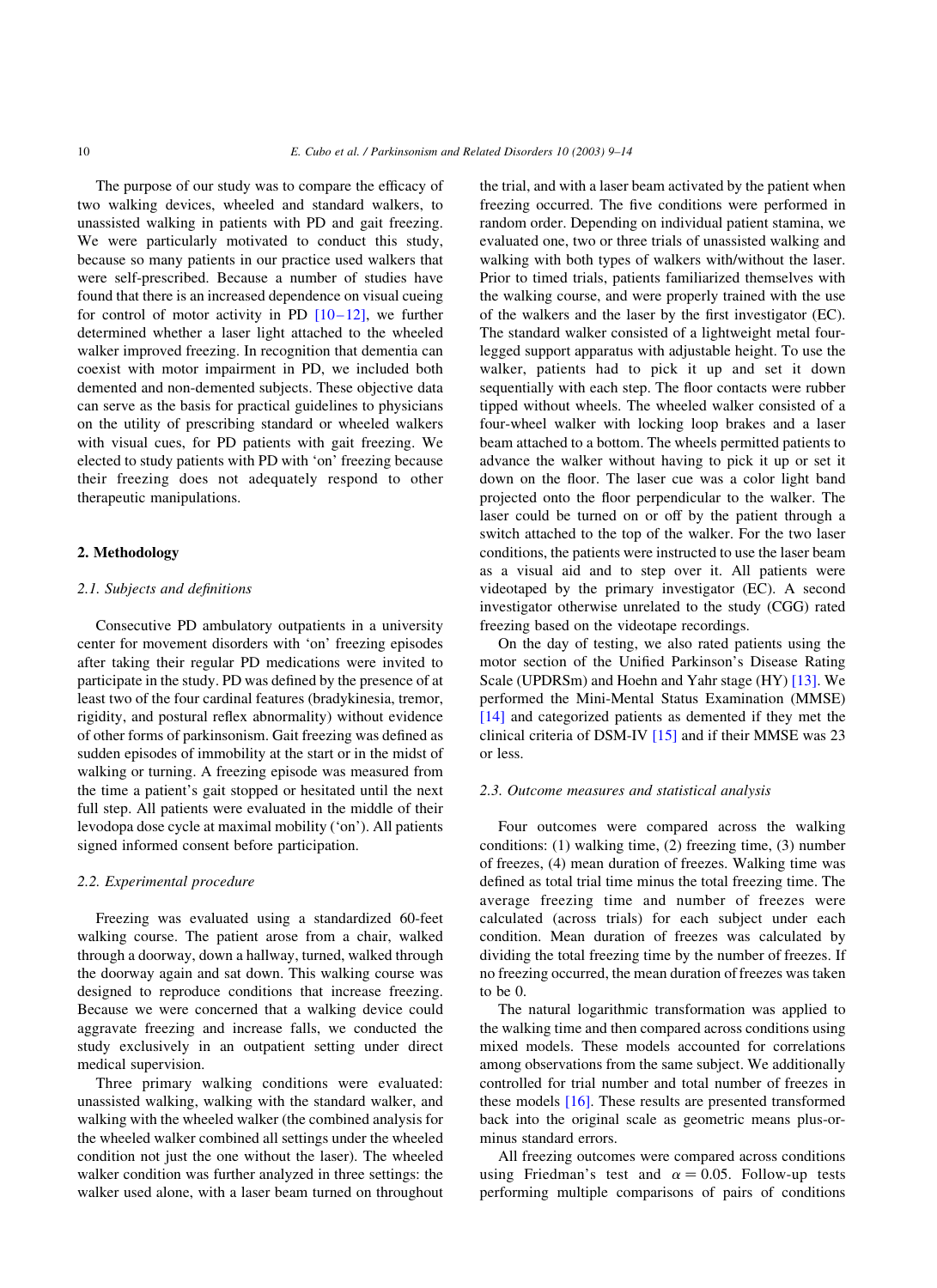were performed using Signed Rank tests, with a Bonferroni correction for multiple tests, so that statistically significant comparisons of two conditions requires a p-value less than  $0.05/3 = 0.017$ . Analyses were performed using SAS version 6.12 (SAS Institute, Cary, NC).

# 3. Results

Nineteen consecutive male patients with PD and freezing after taking their regular PD medications qualified for study entry and all participated in the study. Their mean age was  $72 \pm 8$  years, with a mean PD duration of  $14 \pm 5$  years. Their mean UPDRS motor score taken at the time of the walking trials was  $39 \pm 10$  and their median Hoehn and Yahr stage was 3 (range 2–4). All were taking levodopa, mean daily dose  $672 \pm 461$  mg, and 15 patients received agonists at a mean daily pergolide mesylate equivalent dose  $[8]$  of 2.7  $\pm$  1.5 mg. Five out of 19 patients were clinically demented; this group was characterized for being slightly older (75  $\pm$  5) years), with a similar PD duration (14  $\pm$  6 years), higher mean dose of Sinemet:  $790 \pm 574$  mg, lower pergolide mesylate equivalent dose of  $1.0 \pm 0.1$  mg (2 patients), and

greater motor disability with a mean UPDRSm of  $46 \pm 11$ , and median HY stage of 4 (range 3–4). The full protocol (five conditions) was completed by 17 subjects. In the other two subjects, the blinded rater could not distinguish among the three wheeled walker conditions. Their data were included in analysis of wheeled walker versus standard walker versus unassisted walking, but not included for analysis within wheeledwalker conditions. All subjects completed the testing without falls.

Total walking times in the three walking conditions (unassisted, standard, and wheeled walkers) were significantly different from one another  $(p = 0.0037,$  Table 1). Walking was fastest in the unassisted condition, and walking with each type of walker was significantly slower  $(p = 0.0017$  for the standard walker,  $p = 0.0081$  for the wheeled walker). Likewise, freezing time, number of freezes, and duration of individual freezes differed significantly among the three walking conditions  $(p = 0.0068, 0.012$  and 0.016, respectively). Walking with the standard walker significantly increased freezing time  $(p = 0.0015)$ , number of freezes  $(p = 0.016)$ , and freezing duration ( $p = 0.0006$ ) (Table 1). Walking with the wheeled walker was not associated with enhanced freezing as

Table 1

Walking time and freezing outcomes by walking condition

| $n = 19$                             | Wheeled walker  | Standard walker  | Unassisted walking | $p$ -values                                                                      |
|--------------------------------------|-----------------|------------------|--------------------|----------------------------------------------------------------------------------|
| Total walking time (s)               |                 |                  |                    |                                                                                  |
| Geometric mean $\pm$ SE <sup>a</sup> | $50.2 \pm 11\%$ | $52.8 \pm 11\%$  | $40.7 \pm 11\%$    | 0.0037,<br>$0.0017$ , <sup>b</sup><br>$0.0081$ <sup>c</sup><br>0.51 <sup>d</sup> |
| Total freezing time (s)              |                 |                  |                    |                                                                                  |
| Mean $\pm$ SD                        | $34.7 \pm 74.5$ | $55.6 \pm 113.2$ | $21.6 \pm 52.1$    |                                                                                  |
| Median (min, max)                    | 3.5(0, 234.3)   | 4.5(0.7, 457.5)  | 2(0, 225.5)        | 0.0068<br>$0.0015^{\rm b}$<br>$0.53^{\circ}$<br>$0.0064^d$                       |
| Number of freezes                    |                 |                  |                    |                                                                                  |
| Mean $\pm$ SD                        | $2.5 \pm 3.8$   | $3.9 \pm 4.7$    | $2.6 \pm 3.7$      |                                                                                  |
| Median (min, max)                    | 1.1(0, 15)      | 2(0.7, 19.5)     | 1.5(0, 13)         | 0.0119<br>$0.016^{\rm b}$<br>0.86 <sup>c</sup><br>$0.0041$ <sup>d</sup>          |
| Duration of a freeze                 |                 |                  |                    |                                                                                  |
| Mean $\pm$ SD                        | $5.7 \pm 7.7$   | $7.7 \pm 10.6$   | $4.1 \pm 5.7$      |                                                                                  |
| Median (min, max)                    | 2.5(0, 28.1)    | 3(1, 43.5)       | 2(0, 19.6)         | 0.0156<br>0.0006 <sup>b</sup><br>$0.10^{\circ}$<br>0.77 <sup>d</sup>             |

The top *p*-value is the overall *p*-value from the comparison of the three conditions.<br><sup>a</sup> Model-based standard errors for the least square means.<br><sup>b</sup> Value is from comparison of standard walker with unassisted walking.<br>

<sup>d</sup> Value is from comparison of wheeled walker with standard walker.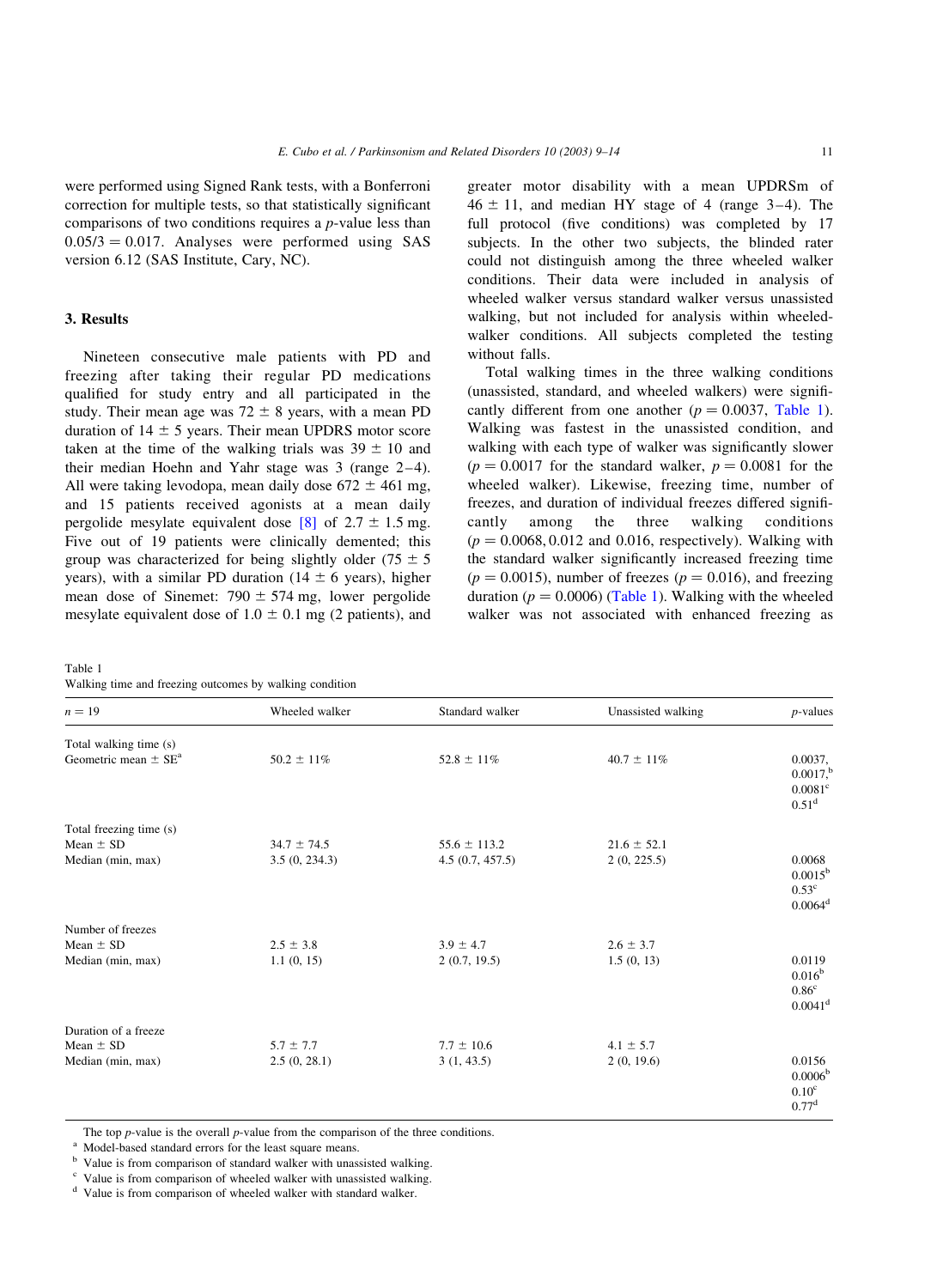| Table 2                                                                       |
|-------------------------------------------------------------------------------|
| Walking time and freezing outcomes for wheeled walker by kind of laser cueing |

| $n=17$                     | Laser when freezing | Laser all the time | Wheeled without the laser | $p$ -value* |
|----------------------------|---------------------|--------------------|---------------------------|-------------|
| Total walking time (s)     |                     |                    |                           |             |
| Geometric mean $\pm$ SE    | $49.3 \pm 11\%$     | $50.1 \pm 11\%$    | $45.9 \pm 11\%$           | 0.45        |
| Total freezing time (s)    |                     |                    |                           |             |
| Mean $\pm$ SD              | $24.9 \pm 64.4$     | $25.4 \pm 60.7$    | $24.0 \pm 55.2$           | 0.75        |
| Median (min, max)          | 1(0, 218)           | 2.7(0, 191)        | 1.3(0, 172)               |             |
| Number of freezes          |                     |                    |                           |             |
| Mean $\pm$ SD              | $2.5 \pm 4.9$       | $2.0 \pm 3.0$      | $2.3 \pm 3.6$             | 0.90        |
| Median (min, max)          | 0.7(0, 20)          | 1.0(0, 12)         | 1(0, 13)                  |             |
| Duration of a freeze (sec) |                     |                    |                           |             |
| Mean $\pm$ SD              | $3.4 \pm 5.4$       | $4.9 \pm 7.9$      | $4.0 \pm 5.2$             | 0.58        |
| Median (min, max)          | 1.3(0, 21.4)        | 2(0, 31.8)         | 1.7(0, 19.1)              |             |

Table 3

Walking time and freezing outcomes by walking condition for non-demented PD patients

| $n = 14$                             | Wheeled walker  | Standard walker  | Unassisted walking | $p$ -value                                                       |
|--------------------------------------|-----------------|------------------|--------------------|------------------------------------------------------------------|
| Total walking time (s)               |                 |                  |                    |                                                                  |
| Geometric mean $\pm$ SD <sup>a</sup> | $42.1 \pm 9\%$  | $48.8 \pm 9\%$   | $34.4 \pm 9\%$     | 0.0002<br>$\leq 0.0001^{\rm b}$<br>$0.0082^{\circ}$<br>$0.053^d$ |
| Total freezing time (s)              |                 |                  |                    |                                                                  |
| Mean $\pm$ SD                        | $19.7 \pm 61.9$ | $41.4 \pm 120.6$ | $20.2 \pm 59.5$    |                                                                  |
| Median (min, max)                    | 1.7(0, 234.3)   | 3.5(0.7, 457.5)  | 2(0, 225.5)        | 0.0724                                                           |
| Number of freezes                    |                 |                  |                    |                                                                  |
| Mean $\pm$ SD                        | $1.5 \pm 2.1$   | $3.3 \pm 4.9$    | $2.1 \pm 3.2$      |                                                                  |
| Median (min, max)                    | 0.9(0, 8.3)     | 1.7(0.7, 19.5)   | 1.3(0, 11.5)       | 0.0033                                                           |
| Duration of a freeze                 |                 |                  |                    |                                                                  |
| Mean $\pm$ SD                        | $4.1 \pm 7.1$   | $4.5 \pm 6.0$    | $2.9 \pm 5.1$      |                                                                  |
| Median (min, max)s                   | 2.2(0, 28.1)    | 2.1(1.0, 23.5)   | 1.5(0, 19.6)       | 0.11                                                             |

The top *p*-value is the overall *p*-value from the comparison of the three conditions. a Model-based standard errors for the least square means. b Values is from comparison of standard walker with unassisted walking.

<sup>c</sup> Values is from comparison of wheeled walker with unassisted walking.  $d$  Values is from comparison of wheeled walker with standard walker.

determined by any of the three measures. The use of the laser device did not change walking speed or any freeze measure (Table 2).

Because we were concerned that dementia could impede the handling of a walker and the execution of the complicated walking protocol, we reanalyzed the data omitting the five demented subjects (Table 3). As with the total group, non-demented PD subjects with freezing showed a significant difference in total walking time across the three conditions ( $p = 0.0002$ ). This difference occurred for both the standard walker ( $p < 0.0001$ ) and the wheeled walker  $(p = 0.0092)$ . The total walking time with the wheeled walker was intermediate between unassisted walking and standard walker. Differences among the three conditions in the other freezing measures were not significant, except when comparing the number of freezes between walking with the wheeled walker to walking with the standard walker  $(p = 0.0033)$  (Table 3).

## 4. Discussion

Animal studies suggest that the basal ganglia provide internal cues to trigger movement, and that in hypokinetic states like Parkinson's disease a deficiency in these cueing mechanism exists  $[6,17]$ . To overcome these internal deficits, Parkinson's disease patients typically rely on external cues to overcome start hesitation and other forms of freezing. Traditional strategies include removing obstructive, low-lying objects like coffee-tables and other furniture from the patient's environment in order to allow more open space. Visual cues, like specialized walking sticks, lines on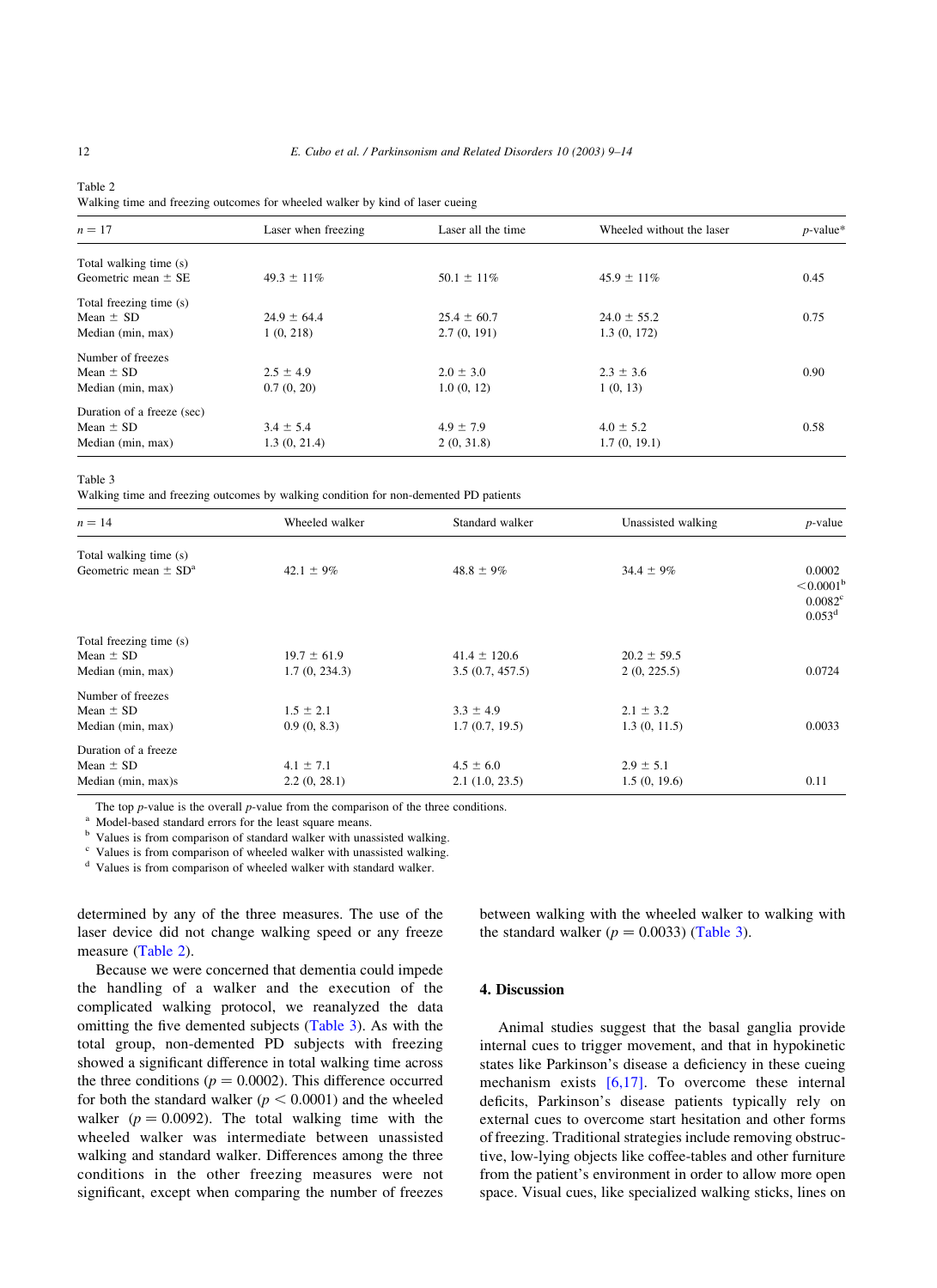<span id="page-4-0"></span>the floor, and laser beams have also been helpful in improving freezing [\[18,19\]](#page-5-0). Limited reports on auditory cues like metronome pacing and pulsed electromagnetic fields suggest that non-visual, rhythmic cues may also ameliorate freezing in some patients [\[20,21\].](#page-5-0)

Walkers are frequently used by Parkinson's disease patients, but the question of whether they influence freezing has not been extensively addressed. Manufacturers laud wheeled walkers as superior to standard walkers because they are easier to manipulate and do not require that the patient stop and lift the walker forward. No comparison between these two types of walkers has been conducted in Parkinson's disease, especially in regards to freezing. Our data clearly demonstrate that neither type of walker nor the use of a laser line added to a wheeled walker is useful as a tool to overcome freezing. In fact, standard walkers aggravated freezing. With these findings, we confidently discourage PD patients with predominant freezing from utilizing a walker to overcome this clinical problem.

Our clinical study does not establish the mechanism underlying the walker-induced exacerbation of freezing with the standard walker. In our view, the most likely explanation is that the walker acts as a visual obstacle. Because doorways, narrow passages and other restricting environmental elements typically aggravate freezing, the presence of the walker with the patients' close extrapersonal space may have contributed to the poor outcome on freezing. Even though one of the wheeled walker conditions included a light beam that in other settings has been effective for overcoming freezing, the light stimulus did not improve freezing in this context. This observation suggests that different perceptual cues are simultaneously operative in PD. Because our focus was on walkers, we did not test patients with a laser stimulus without the walker. We are confident from our findings that a laser addition is not beneficial in a walker for the treatment of freezing.

In the case of the standard walker, where lifting and replacing the walker on the ground impedes smooth walking these interruptions may increase freezing. Because the aggravation of freezing was most marked when the demented patients were included in the sample, the cognitive complexity of using a standard walker that requires lifting and placing the apparatus continuously may also contribute to freezing. This finding is supported by studies showing that PD patients, especially those with cognitive impairment, have difficulty performing simultaneous tasks, while walking [\[22,23\]](#page-5-0).

The second change observed in this study concerned the slowed speed of walking. Use of either walker significantly prolonged walking time in Parkinson's disease patients. Because our focus was specifically on freezing, we did not analyze this observation further. Given the fact that Parkinson's disease patients generally complain of slowed walking as part of their disease, the impact of further slowing from an intervention deserves study. On the other hand, if the primary gait concern focuses on instability or lack of confidence, the walker may be perceived as useful in spite of its impact on walking speed.

We recognize that our study included a small sample size, and we did not measure the reliability of assessing the number and duration of freezes on the video by other independent observers. Our study conclusions are limited to short-term results and it is possible that long term effects of walkers on freezing could differ. Because of the poor responses, we did not feel that a request to try the walkers at home was safe or justified. We did not examine balance improvement with walkers and therefore cannot comment on whether this feature of parkinsonian gait impairment changed. The multifaceted elements of the parkinsonian gait require that the patient's deficits and expectations be considered in detail before deciding on the purchase of a walker. The fact that walkers can be acquired without prescription or physician approval underscores the need for clear definition of the positive and negative outcomes of their use. Based on our data, if walkers are used for these subjects, wheeled walkers should be favored.

#### Acknowledgements

This study was supported by an unrestricted educational grant from the In-Step Mobility Products Corporation.

## References

- [1] Gray P, Hildebrank K. Fall risk factors in Parkinson's disease. J Neurosci Nurs 2000;32:222–8.
- [2] Giladi N, McMahon D, Przedborski S, et al. Motor blocks in Parkinson's disease. Neurology 1992;42:333–9.
- [3] Verbruge L, Rennert C, Madans JH. The great efficacy of personal and equipment assistance in reducing disability. Am J Public Health 1997; 87:384–92.
- [4] Verbruge L, Rennert C, Madans JH. The great efficacy of personal and equipment assistance in reducing disability. Am J Public Health 1997;  $8.384 - 92$
- [5] Bohannon R. Gait performance with wheeled and standard walkers. Perceptual Motor Skills 1997;85:1185–6.
- [6] Martin JP. Locomotion and the basal ganglia. The basal ganglia and posture, London: Pitman Medical Publishing Co; 1967. p. 20–35.
- [7] Dunne JW, Hankey GJ, Edis RH. Parkinsonism: upturned walking stick as an aid to locomotion. Arch Phys Med Rehabil 1987;68:380–1.
- [8] Goetz CG, Stebbins GT, Dietz MA. Evaluation of a modified inverted walking stick as a treatment for parkinsonian freezing episodes. Mov Disord 1990;5:243–7.
- [9] Kompoliti K, Goetz CG, Leurgans S, et al. On freezing in Parkinson's disease: resistance to visual cue walking devices. Mov Disord 2000; 15:309–13.
- [10] Cooke J, Brown J, Brooks V. Increased dependence on visual information for movement control in patients with Parkinson's disease. Can J Neurol Sci 1978;413–5.
- [11] Praamstra P, Stegeman DF, Cools AR, et al. Reliance on external cues for movement initiation in Parkinson's disease. Evidence from movement related potentials. Brain 1998;121:167–77.
- [12] Mongotmery Jr EB, Nuessen J, Gorman DS. Reaction time and movement velocity abnormalities in Parkinson's disease under different task conditions. Neurology 1991;41:1476–81.